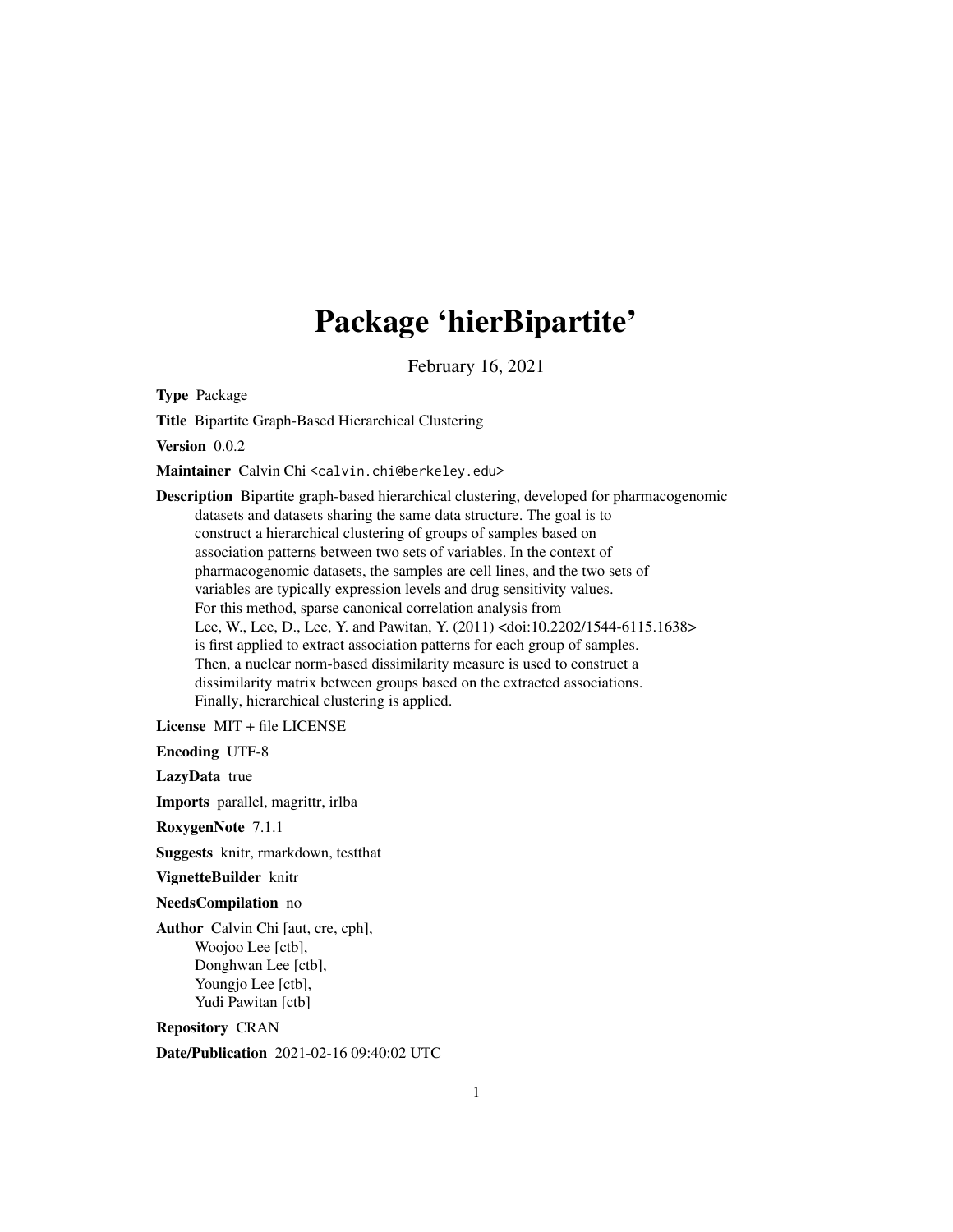## <span id="page-1-0"></span>R topics documented:

| Index |                                                                                                                                                                                                                                |  |
|-------|--------------------------------------------------------------------------------------------------------------------------------------------------------------------------------------------------------------------------------|--|
|       |                                                                                                                                                                                                                                |  |
|       |                                                                                                                                                                                                                                |  |
|       | null distribution in a series of the series of the series of the series of the series of the series of the series of the series of the series of the series of the series of the series of the series of the series of the ser |  |
|       |                                                                                                                                                                                                                                |  |
|       |                                                                                                                                                                                                                                |  |
|       |                                                                                                                                                                                                                                |  |
|       |                                                                                                                                                                                                                                |  |
|       |                                                                                                                                                                                                                                |  |

```
constructBipartiteGraph
```
*Construct Bipartite Graph Edge Weight Matrix of Gene-drug Association Patterns*

#### Description

Constructs edge weight matrix B representing association between set of variables in mat1 and set of variables in mat2 (see paper).

#### Usage

```
constructBipartiteGraph(
 mat1,
 mat2,
 n_subsample = 1,
  subsampling_ratio = 1,
 parallel = FALSE,
 maxCores = 7
)
```
#### Arguments

| mat1              | an $n \times p$ matrix of variable set 1 (e.g. gene expression)                 |  |
|-------------------|---------------------------------------------------------------------------------|--|
| mat2              | an $n \times q$ matrix of variable set 2 (e.g. drug sensitivity)                |  |
| n_subsample       | number of times to perform subsampling to generate B                            |  |
| subsampling_ratio |                                                                                 |  |
|                   | fraction of samples to subsample each time                                      |  |
| parallel          | boolean for whether to parallelize subsampling                                  |  |
| maxCores          | maximum number of cores to use (only applicable when parallel $= \text{TRUE}$ ) |  |

#### Value

a p x q matrix of bipartite graph edge weights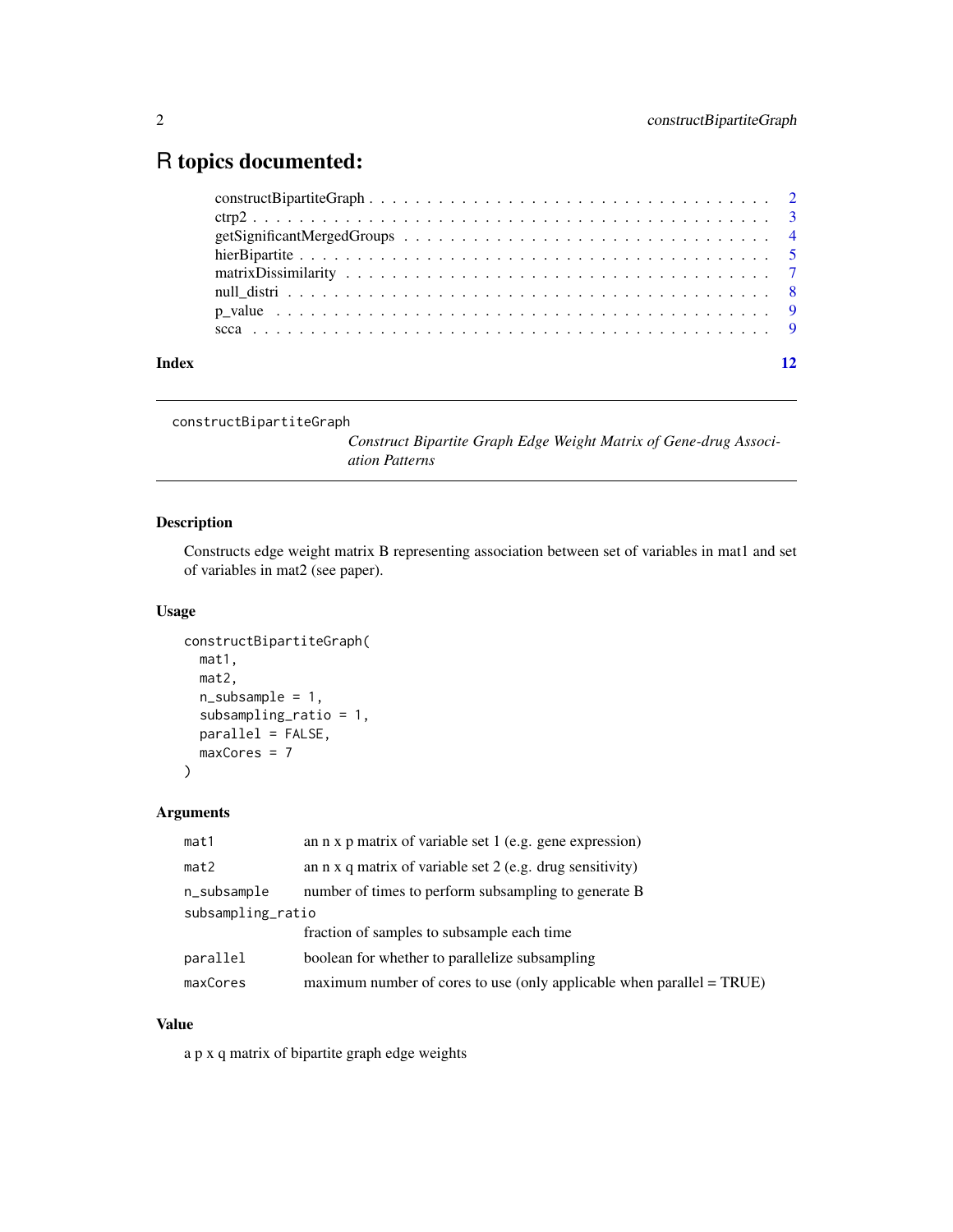#### <span id="page-2-0"></span> $ctrp2$  3

#### Examples

```
# Extract bipartite edge weight matrix B for cell lines from the
# squamous cell carcinoma, esophagus group
data(ctrp2)
groups = ctrp2$groups
X = ctrp2$XY = ctrp2$Yx = X[groups[["squamous_cell_carcinoma_esophagus"]], ]
y = Y[groups[["squamous_cell_carcinoma_esophagus"]], ]
# Extract bipartite edge weight matrix B with subsampling
## Not run:
B = constructBipartiteGraph(x, y, n_subsample = 100,
                            subsampling_ratio = 0.90,
                            parallel = TRUE, maxCores = 2)
## End(Not run)
```
ctrp2 *Processed Cancer Cell Line Encyclopedia (CCLE) and Cancer Therapeutics Response Portal (CTRP2) Dataset*

#### Description

Smaller test dataset version of the "CTRP2" carcinoma dataset in the paper. Specifically, only the top 1,000 transcripts by correlation with drug sensitivity are included instead of 5,000. Otherwise the dataset has been processed exactly as described in the paper. Note the expression dataset is provided by CCLE and the drug sensitivity dataset is provided by CTRP2, and the pharmacogenomic datasets in the paper are are referred to by the resource providing the sensitivity data. The cell lines are grouped by carcinoma subtype and primary site (e.g. lung NSC).

#### Usage

data(ctrp2)

#### Format

A list with elements of gene expression, drug sensitivities, and group membership.

 $X$  n x p gene expression matrix

 $Y$  n x q drug sensitivities matrix

groups List of starting groups. Each group is represented by a vector of row indices for X, Y.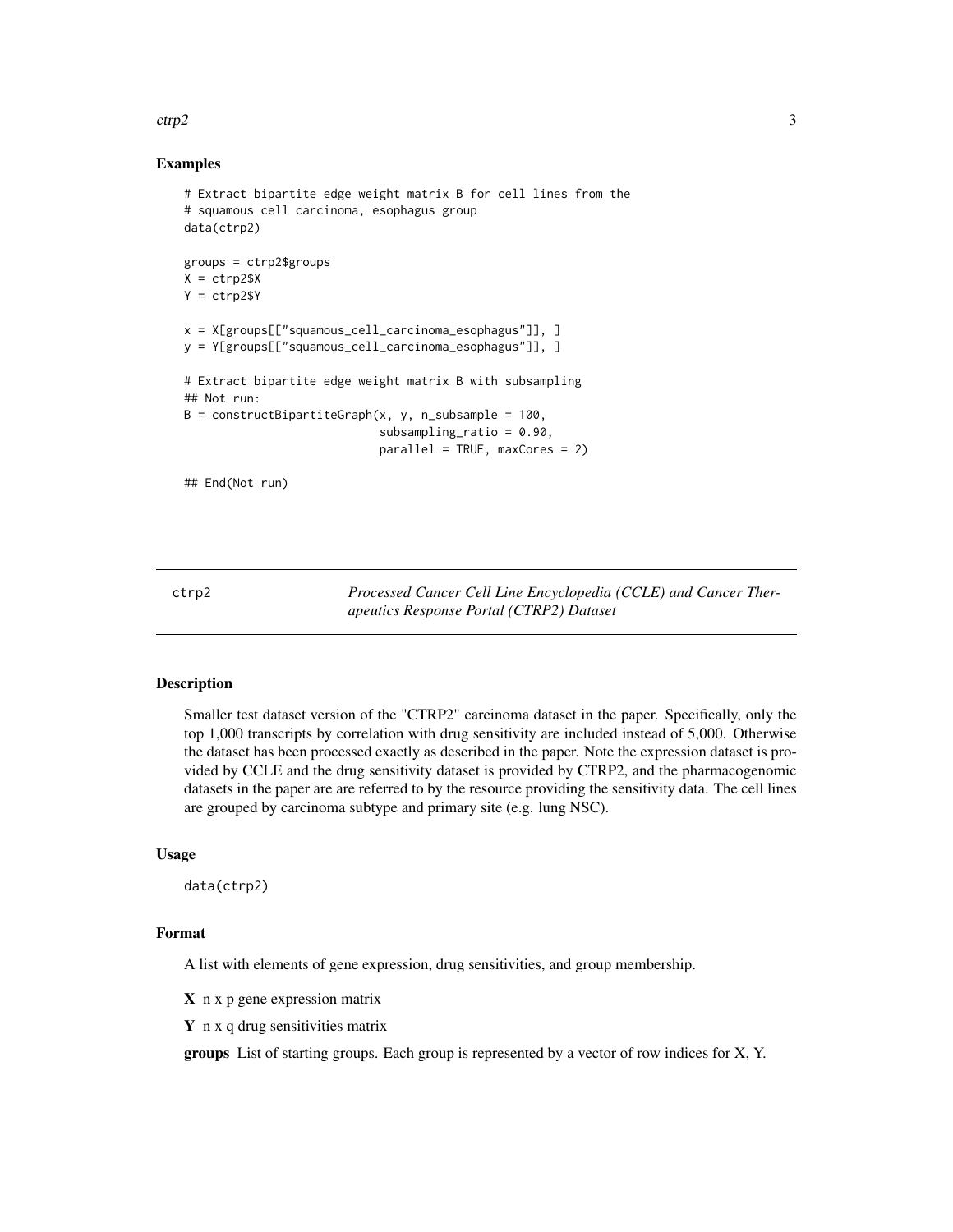#### <span id="page-3-0"></span>References

Barretina, J., et al. (2012). The cancer cell line encyclopedia enables predictive modelling of anticancer drug sensitivity. Nature, 483(7391), 603–607. [\(PubMed\)](https://pubmed.ncbi.nlm.nih.gov/22460905)

Seashore-Ludlow, B., et al. (2015). Harnessing connectivity in a large-scale small-molecule sensitivity dataset. Cancer discovery, 5(11), 1210-1223. [\(PubMed\)](https://pubmed.ncbi.nlm.nih.gov/26482930)

#### Examples

```
data(ctrp2)
X = \text{ctrp2}[["X"]Y = \text{ctrp2}[["Y"]groups = ctrp2[["groups"]]
```
getSignificantMergedGroups

*Select Significant Results from 'HierBipartite'*

#### Description

Selects clusters from bipartite graph-based hierarchical clustering with p-value less than or equal to a p-value cutoff.

#### Usage

getSignificantMergedGroups(results, p = 0.05)

#### **Arguments**

| results | list of results from bipartite graph-based hierarchical clustering |
|---------|--------------------------------------------------------------------|
|         | p-value cutoff                                                     |

#### Value

list of results from bipartite graph-based hierarchical clustering, but only with clusters with p-value at or below p-value cutoff

```
# sample bipartite graph-based hierarchical clustering of three groups
data(ctrp2)
groups = ctrp2$groups
```

```
X = \text{ctrp2$}XY = ctrp2$YgroupNames = names(groups)
groupSmall = groups[groupNames[1:3]]
```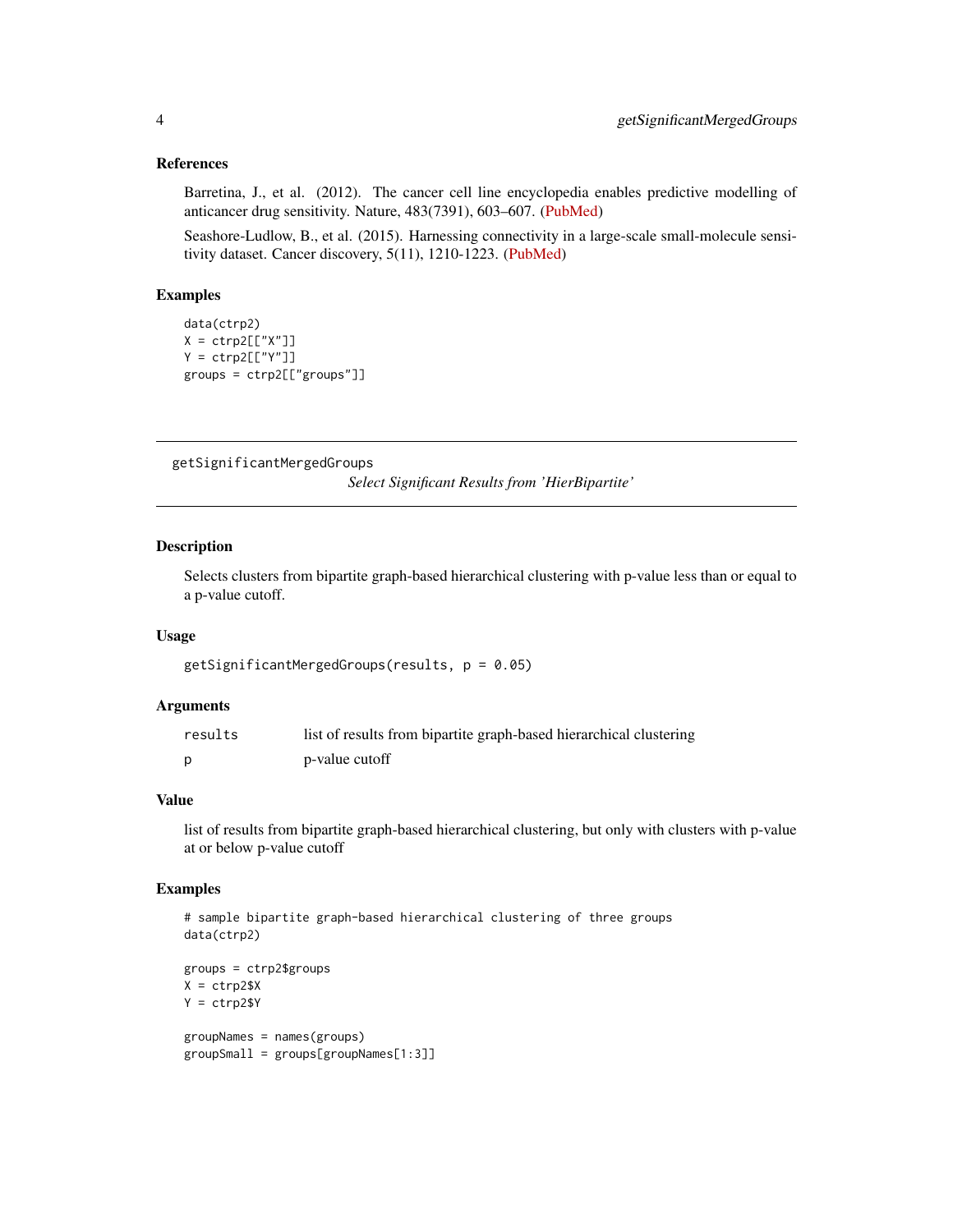#### <span id="page-4-0"></span>hierBipartite 5

```
## Not run:
result = hierBipartite(X, Y, groupSmall)
# set fictitious p-values, with one cluster with p-value less than the cutoff
# and the other not
result$nodePvals = list(0.03, 0.12)
getSignificantMergedGroups(result, p = 0.05)
## End(Not run)
```
hierBipartite *Bipartite Graph-based Hierarchical Clustering*

#### Description

Main bipartite graph-based hierarchial clustering algorithm. Visit [here](https://calvintchi.github.io/html/hierBipartite) for vignette on using the hierBipartite package.

#### Usage

```
hierBipartite(
  X,
  Y,
  groups,
  link = "ward.D2",n_subsample = 1,
  subsampling_ratio = 1,
  p.value = FALSE,
  n_perm = 100,
  parallel = FALSE,
  maxCores = 7,
  p_{\text{cutoff}} = 0.1\lambda
```
#### Arguments

| X                 | an $n \times p$ matrix of variable set 1 (e.g. gene expression)                                                                                                     |  |
|-------------------|---------------------------------------------------------------------------------------------------------------------------------------------------------------------|--|
| Y                 | an $n \times q$ matrix of variable set 2 (e.g. drug sensitivity)                                                                                                    |  |
| groups            | a list of starting group membership (e.g. list(" $1" = c(1,2,3)$ , " $2" = c(4,5,6)$ )<br>means group 1 has samples $1, 2, 3$ , and group 2 has samples $4, 5, 6$ . |  |
| link              | string indicating link function as input to helust(). One of "ward.D", "ward.D2",<br>"single", "complete", "average", "mcquitty", "median", "centroid".             |  |
| n_subsample       | number of subsampling to generate matrix B (see paper)                                                                                                              |  |
| subsampling_ratio |                                                                                                                                                                     |  |
|                   | $\mathcal{C}$ , and the set of the set of $\mathcal{C}$                                                                                                             |  |

fraction of samples to sample for subsampling to generate matrix B (see paper)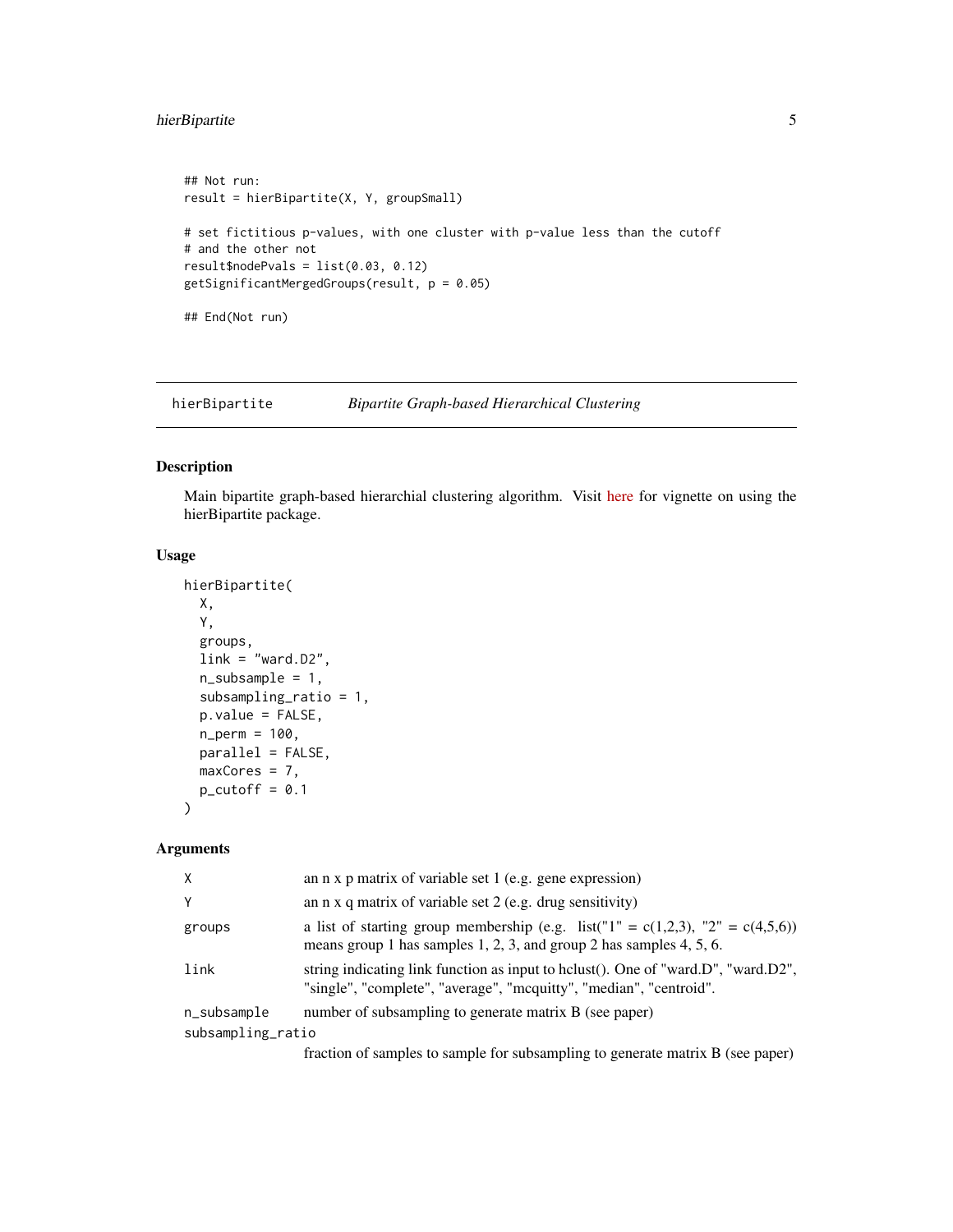| p.value  | boolean for whether to generate p-values for each merge                                                                                                                                                 |
|----------|---------------------------------------------------------------------------------------------------------------------------------------------------------------------------------------------------------|
| n_perm   | number of permutations for generating p-values. Ignored if p.value = FALSE                                                                                                                              |
| parallel | boolean for whether to parallelize subsampling and p-value generation step                                                                                                                              |
| maxCores | maximum number of cores to use (only applicable when parallel $= TRUE$ )                                                                                                                                |
| p_cutoff | p-value cutoff that determines whether merge is significant. If p-value $> p$ cutoff,<br>p-values will not be calculated for future merges involving current group. Ig-<br>nored if $p.value = FALSE$ . |

#### Value

list of results from bipartite graph-based hierarchical clustering, containing up to

- hclustObj: hclust object
- groupMerges: list of clusters after each merge, in order of merge. Each cluster is indicated by a vector of cell line groups
- nodePvals: list of p-value of each new merge, in order of merge. Only available if p.value = TRUE
- D: dissimilarity matrix

#### Examples

```
# Get a small subset of the test dataset
data(ctrp2)
groups = ctrp2$groups
X = ctrp2$XY = ctrp2$Y
groupNames = names(groups)
groupSmall = groups[groupNames[1:3]]
## Not run:
# Basic call of hierBipartite() on small test dataset
result0 = hierBipartite(X, Y, groupSmall)
# Calling hierBipartite() with subsampling
result1 = hierBipartite(X, Y, groupSmall, n_subsample = 100, subsampling_ratio = 0.90)
# Calling hierBipartite() with p-value generation
result2 = hierBipartite(X, Y, groupSmall, n_perm = 100, p.value = TRUE, p_cutoff = 0.10)
# Calling hierBipartite() with both subsampling and p-value generation (expensive)
result3 = hierBipartite(X, Y, groupSmall, n_subsample = 100, subsampling_ratio = 0.90,
                        n_{perm} = 100, p.value = TRUE, p_cutoff = 0.10)
```
## End(Not run)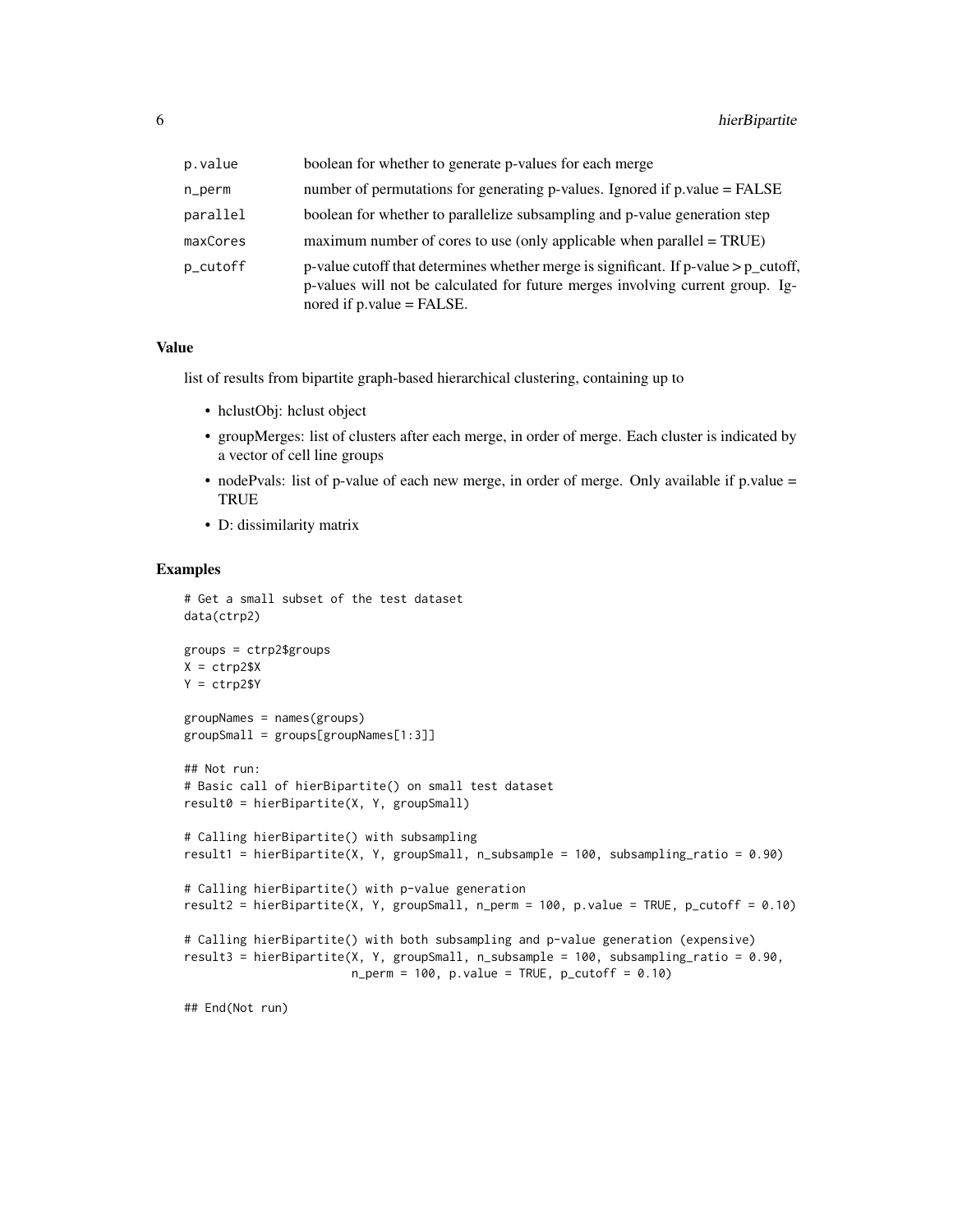<span id="page-6-0"></span>matrixDissimilarity *Matrix dissimilarity*

#### Description

Computes nuclear norm-based dissimilarity measure between two matrices.

#### Usage

```
matrixDissimilarity(B1, B2)
```
#### Arguments

| B1 | first p x q bipartite graph edge weight matrix  |
|----|-------------------------------------------------|
| B2 | second p x q bipartite graph edge weight matrix |

#### Value

nuclear norm-based dissimilarity

```
# Compute matrix dissimilarity in edge weight matrix between squamous cell
# carcinoma, esophagus and squamous cell carcinoma, upper aerodigestive
data(ctrp2)
groups = ctrp2$groups
X = ctrp2$XY = ctrp2$Yx1 = X[groups[["squamous_cell_carcinoma_esophagus"]], ]
y1 = Y[groups[["squamous_cell_carcinoma_esophagus"]], ]
## Not run:
B1 = constructBipartiteGraph(x1, y1)
## End(Not run)
x2 = X[groups[["squamous_cell_carcinoma_upper_aerodigestive"]], ]
y2 = Y[groups[["squamous_cell_carcinoma_upper_aerodigestive"]], ]
## Not run:
B2 = constructBipartiteGraph(x2, y2)
matrixDissimilarity(B1, B2)
## End(Not run)
```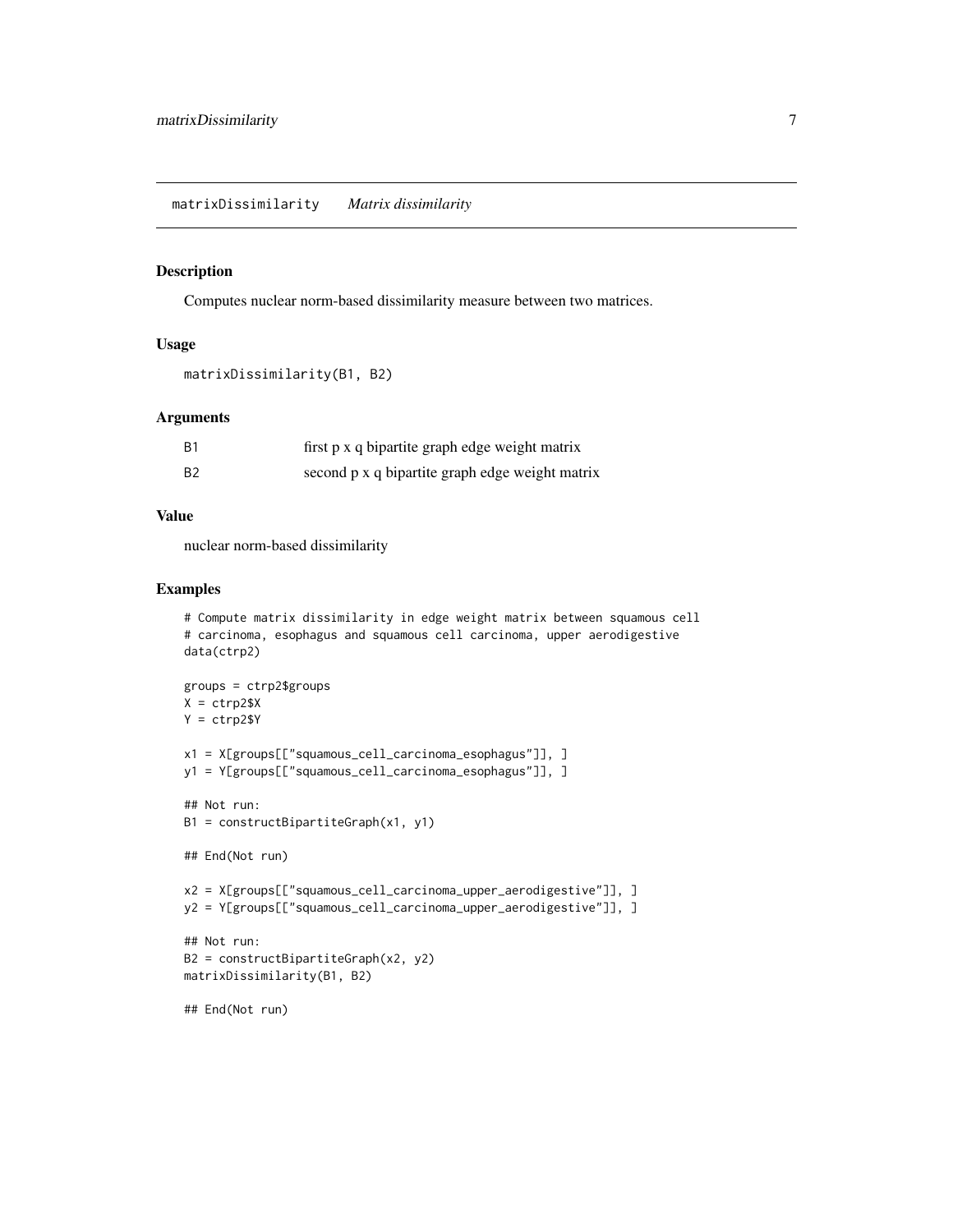<span id="page-7-0"></span>

#### Description

Generates null distribution of dissimilarity measures between group 1 (X1, Y1) and group 2 (X2, Y2).

#### Usage

null\_distri(X1, Y1, X2, Y2, n.perm = 100, parallel = FALSE, maxCores = 7)

#### Arguments

| X1       | an n x p matrix of variable set 1 (e.g. gene expression) from group 1           |
|----------|---------------------------------------------------------------------------------|
| Y1       | an $n \times q$ matrix of variable set 2 (e.g. drug sensitivity) from group 1   |
| X2       | an n x p matrix of variable set 1 (e.g. gene expression) from group 2           |
| Y2       | an $n \times q$ matrix of varaible set 2 (e.g. drug sensitivity) from group 2   |
| n.perm   | number of null dissimilarity measures to generate                               |
| parallel | boolean for whether to parallelize permutation                                  |
| maxCores | maximum number of cores to use (only applicable when parallel $= \text{TRUE}$ ) |

#### Value

vector of length n.perm of null dissimilarity measures

```
# Get data for group squamous cell carcinoma, esophagus and for group
# squamous cell carcinoma, upper aerodigestive
data(ctrp2)
groups = ctrp2$groups
X = \text{ctrp2$}XY = ctrp2$Yx1 = X[groups[["squamous_cell_carcinoma_esophagus"]], ]
y1 = Y[groups[["squamous_cell_carcinoma_esophagus"]], ]
x2 = X[groups[["squamous_cell_carcinoma_upper_aerodigestive"]], ]
y2 = Y[groups[["squamous_cell_carcinoma_upper_aerodigestive"]], ]
## Not run:
dissimilarities = null\_distri(x1, y1, x2, y2, n.perm = 100)## End(Not run)
```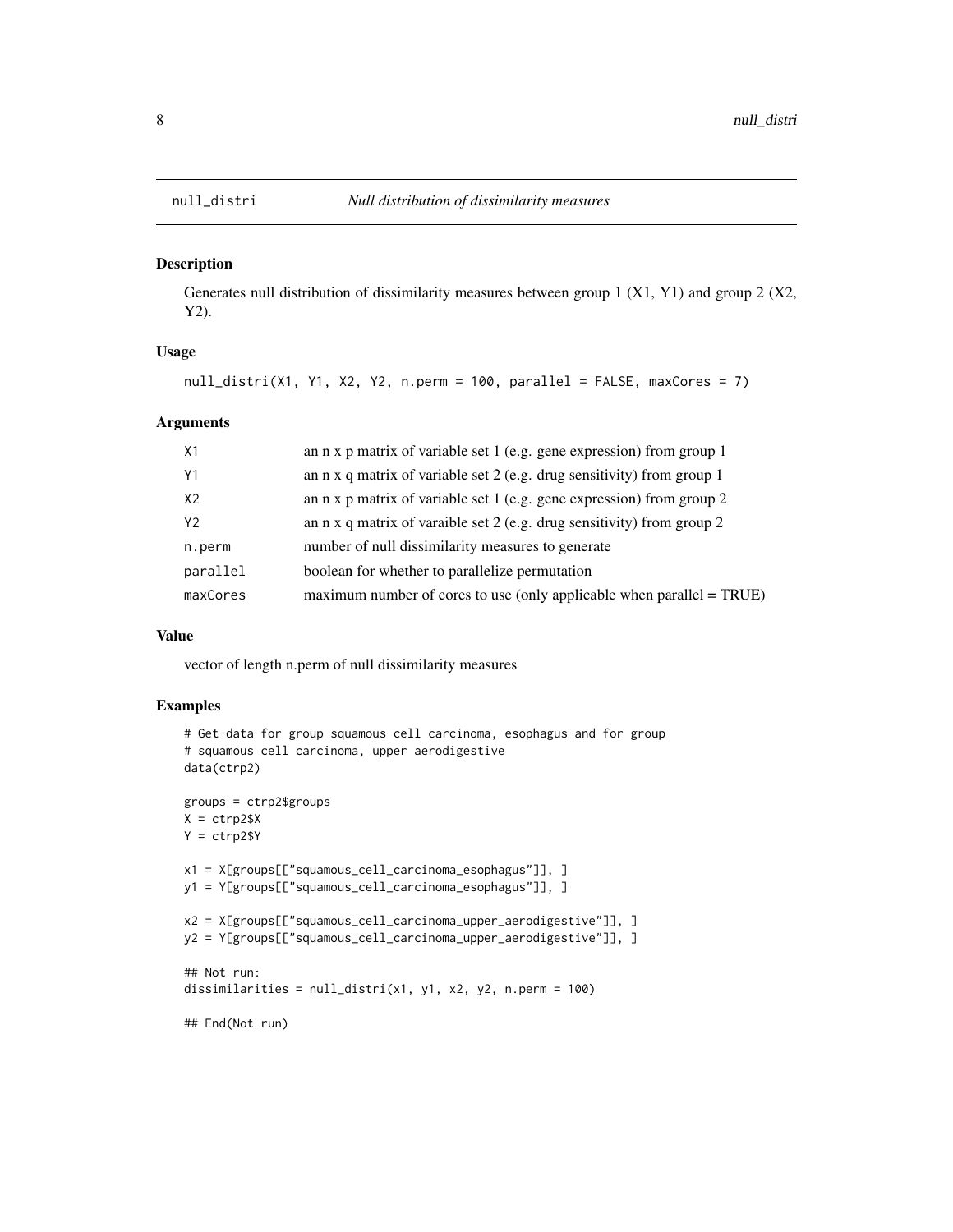<span id="page-8-0"></span>

#### Description

Computes p-value as number of null dissimilarities less than or equal to observed dissimilarity.

#### Usage

```
p_value(dissimilarity, dissimilarities)
```
#### Arguments

dissimilarity observed dissimilarity dissimilarities null distribution of dissimilarities

#### Value

p-value

#### Examples

```
# simulate null distribution of dissimilarities
dissimilarities = runif(100, min = 0, max = 1)
d = 0.10
```
p\_value(d, dissimilarities)

scca *Sparse canonical covariance analysis*

#### Description

'scca' is used to perform sparse canonical covariance analysis (SCCA)

#### Usage

```
scca(X,Y,penalty="HL",lamx=c(1,2,3),lamy=c(1,2,3),nc=1,
tuning="CV.alt",K=5,seed=NULL,center=TRUE,scale=FALSE)
```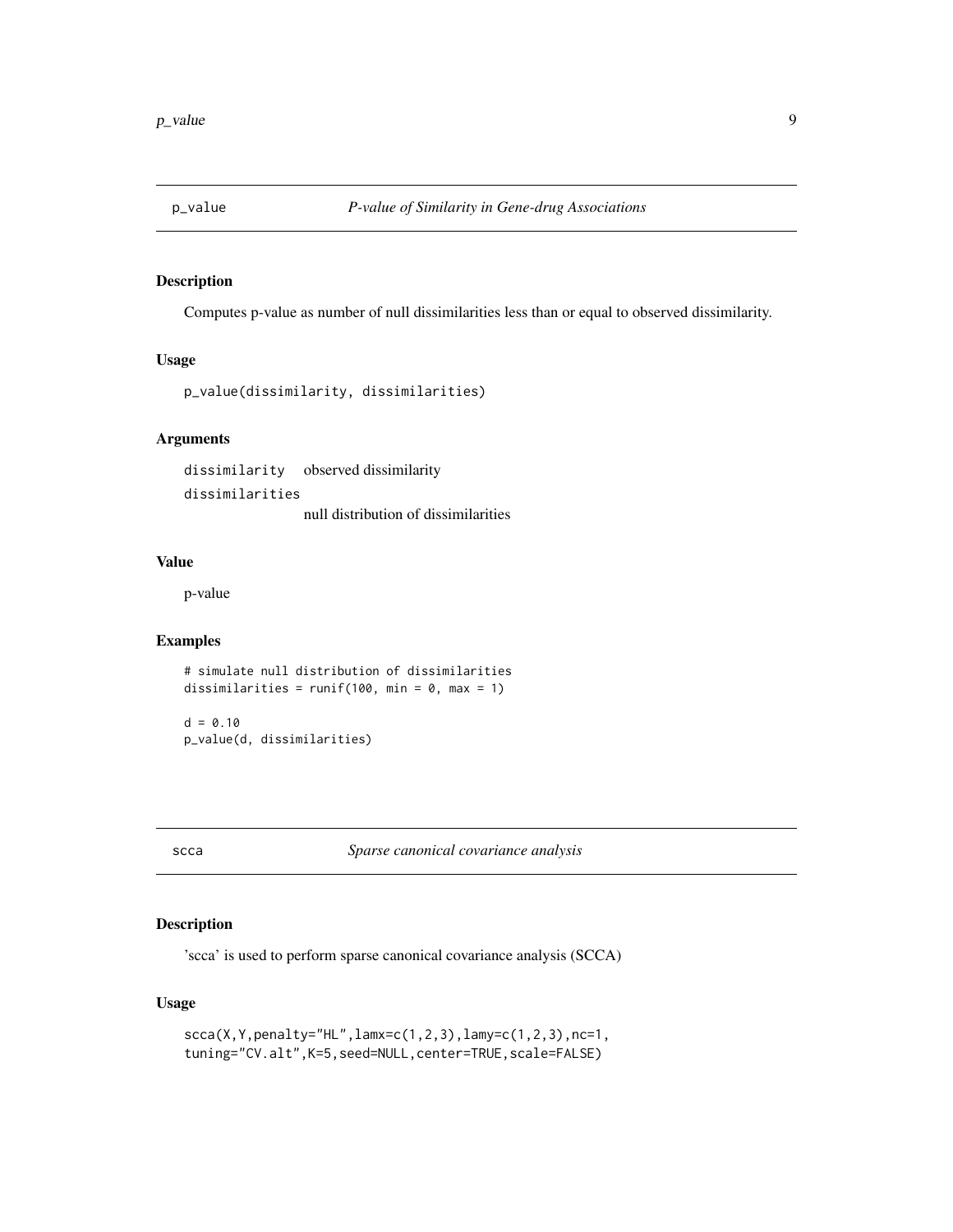#### Arguments

| X       | n-by-p data matrix, where n is the number of subjects and p is the number of<br>variables                                                                                                                                                                                                                                      |
|---------|--------------------------------------------------------------------------------------------------------------------------------------------------------------------------------------------------------------------------------------------------------------------------------------------------------------------------------|
| Y       | n-by-q data matrix, where q is the number of variables                                                                                                                                                                                                                                                                         |
| penalty | "HL" is the unbounded penalty proposed by Lee and Oh (2009). "LASSO"<br>(Tibshirani, 1996), "SCAD" (Fan and Li, 2001) and "SOFT" (soft thresholding)<br>are also available as other penalty options. Default is "HL".                                                                                                          |
| lamx    | A vector specifying grid points of the tuning parameter for $X$ . Default is $(1,2,3)$ .                                                                                                                                                                                                                                       |
| lamy    | A vector specifying grid points of the tuning parameter for Y. Default is $(1,2,3)$ .                                                                                                                                                                                                                                          |
| nc      | Number of components (canonical vectors). Default is 1.                                                                                                                                                                                                                                                                        |
| tuning  | How to find optimal tuning parameters for the sparsity. If tuning="CV.full", then<br>the tuning parameters are selected automatically via K-fold cross-validation by<br>using 2-dim'l grid search. If "CV.alt", then a sequential 1-dim'l search method<br>is applied instead of the 2-dim'l grid search. Default is "CV.alt". |
| K       | Perform K-fold cross-validation.                                                                                                                                                                                                                                                                                               |
| seed    | Seed number for initialization. A random initial point is generated for tun-<br>ing="CV.alt".                                                                                                                                                                                                                                  |
| center  | The columns of the data matrix are centered to have mean zero. Default is<br>TRUE.                                                                                                                                                                                                                                             |
| scale   | The columns of the data matrix are scaled to have variance 1. Default is FALSE.                                                                                                                                                                                                                                                |

#### Details

Sparse CCA uses a random-effect model approach to obtain sparse regression. This model gives unbounded gains for zero loadings at the origin. Various penalty functions can be adapted as well.

#### Value

- A: p-by-nc matrix, k-th colum of A corresponds to k-th pattern
- B: q-by-nc matrix, k-th colum of B corresponds to k-th pattern (canonical vector) for Y
- U: n-by-nc matrix. k-th column of U corresponds to k-th score associated with k-th pattern for X
- V: n-by-nc matrix. k-th column of V corresponds to k-th score associated with k-th pattern for Y
- lambda: nc-by-2 matrix. k-th row of lambda corresponds to the optimal tuning parameters for k-th pattern pairs
- CR: average cross-validated sample covariance

#### Author(s)

Woojoo Lee, Donghwan Lee, Youngjo Lee and Yudi Pawitan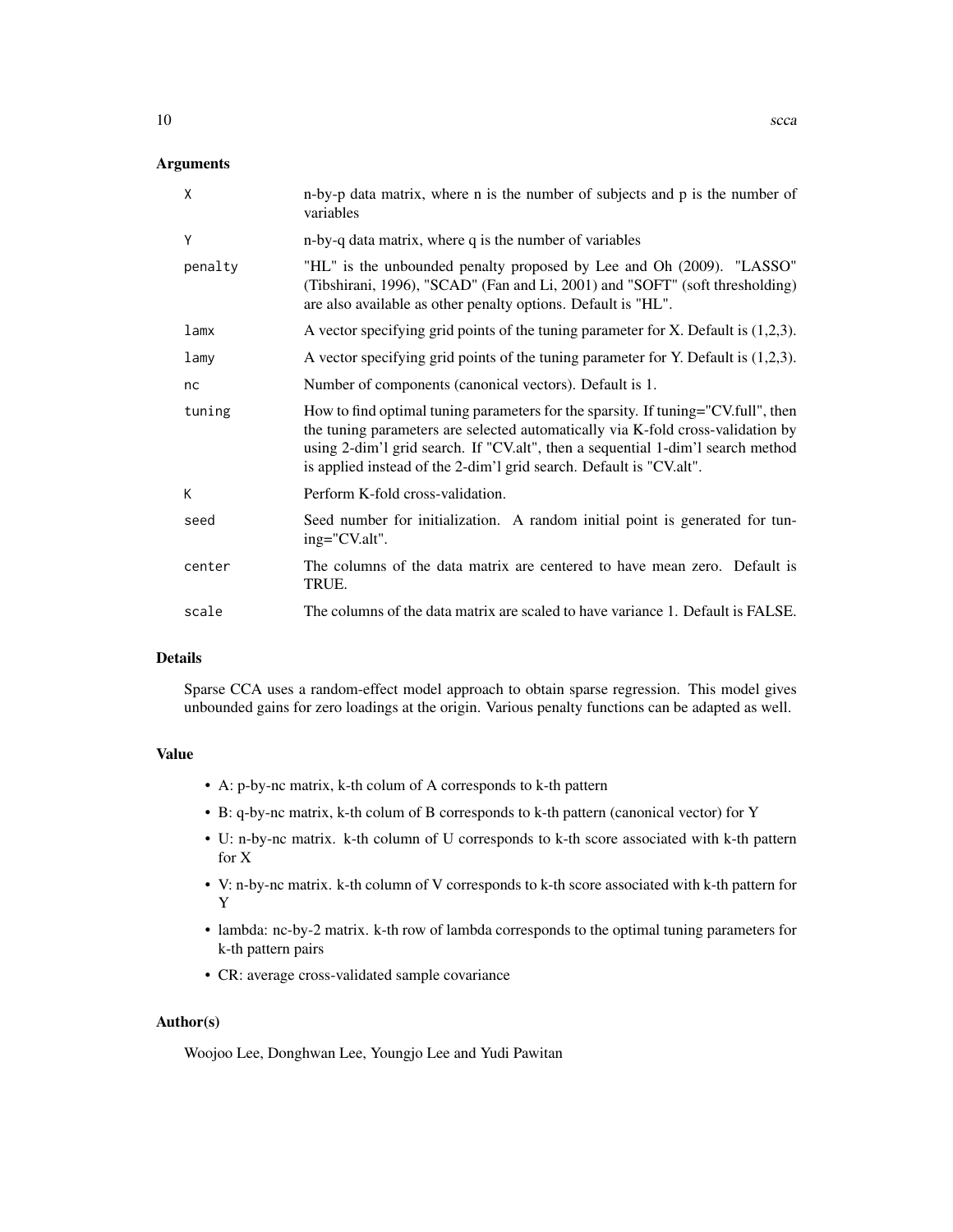$\mathbf{s}cca$  11

### References

Lee, W., Lee, D., Lee, Y. and Pawitan, Y. (2011) Sparse Canonical Covariance Analysis for Highthroughput Data

```
## Example 1
## A very simple simulation example
n<-10; p<-50; q<-20
X = matrix(rnorm(n*p),ncol=p)
Y = matrix(rnorm(n*q),ncol=q)
scca(X,Y)
```